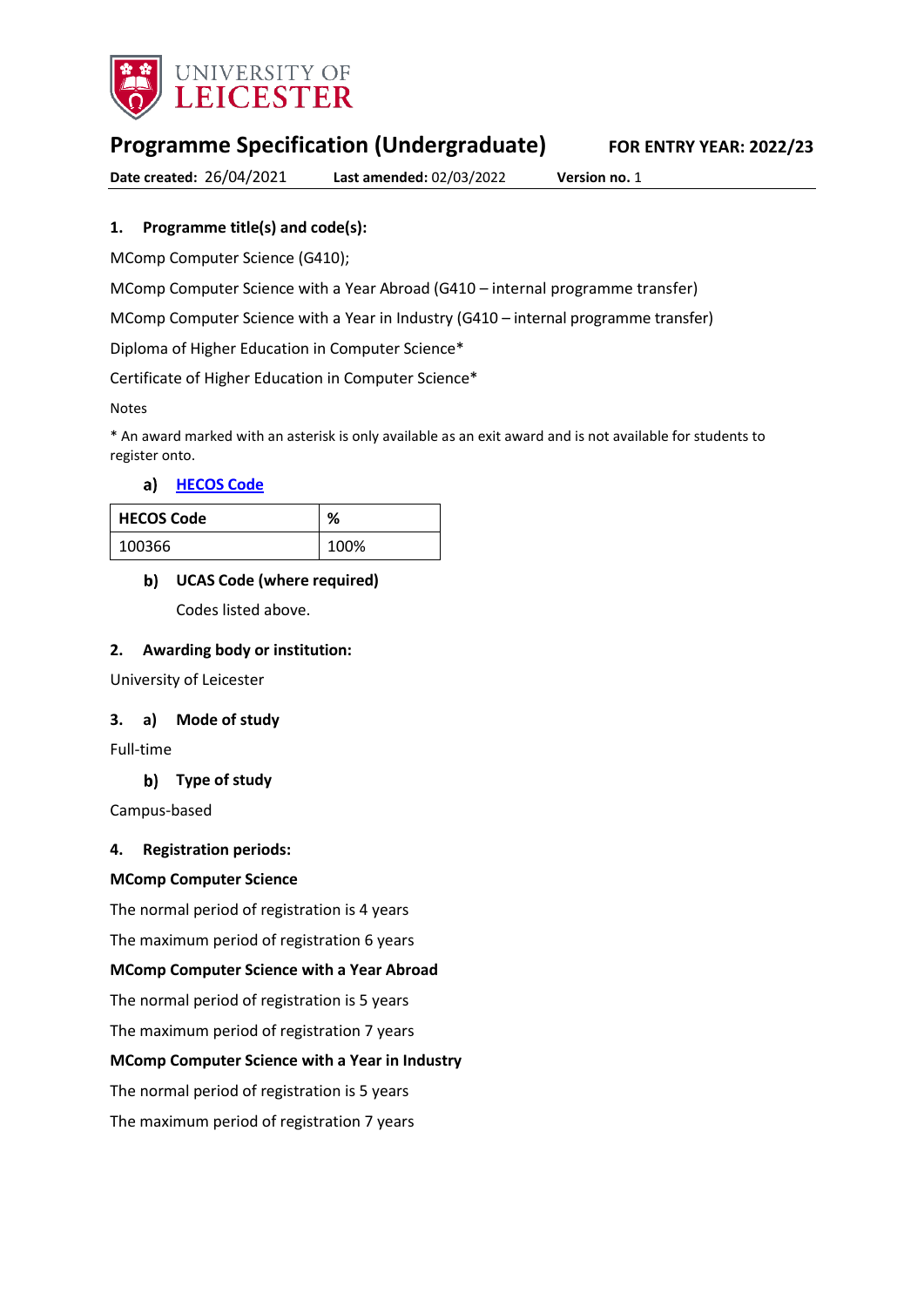## **5. Typical entry requirements**

A level: AAB or points equivalent from best three A levels. Computer Science or Mathematics preferred but not essential.

BTEC Diploma: D\*D\*D\* in appropriate subject area, plus a pass in a Departmental UCAS day test.

### *For Foundation Year Variant:*

A level: ABB or points equivalent from best three A levels. Typically in subjects outside of the 'usual' A levels expected by the department.

BTEC Diploma: D\*D\*D in appropriate subject area.

For the aims, learning outcomes and application criteria for the GCSA Year Abroad please see <https://le.ac.uk/study/undergraduates/courses/abroad>

### **6. Accreditation of Prior Learning**

APL will not be accepted for exemptions from individual modules, however may be considered for direct entry to year 2, on a case by case basis and subject to the general provisions of the University APL policy.

### **7. Programme aims**

The programme aims to:

 Provide students with an advanced state-of-the-art education in Computer Science that includes both theory and foundations (pure Computer Science), and practical applications (applied Computer Science).

 Provide opportunities for students to learn a wide range of skills in the analysis, specification, design, implementation, testing, maintenance and documentation of computer software systems and to execute these at an advanced level.

 Enable students to become proficient in a variety of modern programming languages, and the underlying principles of programming paradigms (concurrent, imperative, functional, logical, mobile, object oriented and so on).

 Enable students to explain core subjects such as advanced algorithms, computer architecture, operating systems and networks, foundations of computation, databases, web & mobile computing, together with a further range of advanced master's level subjects that reflect the research expertise of the Department.

 *Skills labelled ^ are taught to a high level of insight and complexity:* Enable students to develop skills such as Communication, Teamwork^, Leadership & Supervision, Researching & Analysing^, Problem Solving & Decision Making^, Planning & Organization^; Learning, Improving & Achieving; Resilience, Adaptability & Drive; and Digital Skills<sup>^</sup>. Skills labelled <sup>^</sup> are taught to a high level of insight and complexity.

Provide students with experience of both team-based and individual project work.

 Develop an appreciation for computational, mathematical and scientific thinking, along with an appreciation of the necessity for rigorous subject foundations, and the need for mathematical and logical arguments, which will provide a lifelong support for careers.

 Foster students' abilities to learn new and advanced subjects, and conduct research and scholarship, at levels and speeds that are more demanding than those typical of bachelor level programmes.

 Ensure students will have expertise and understanding at a level where they can embark upon a high quality PhD research programme.

### *In addition to these aims, MComp Computer Science with a Year Abroad aims to:*

- Enable students to experience modern Computer Science from an international perspective.
- Develop students' working knowledge of a language other than English.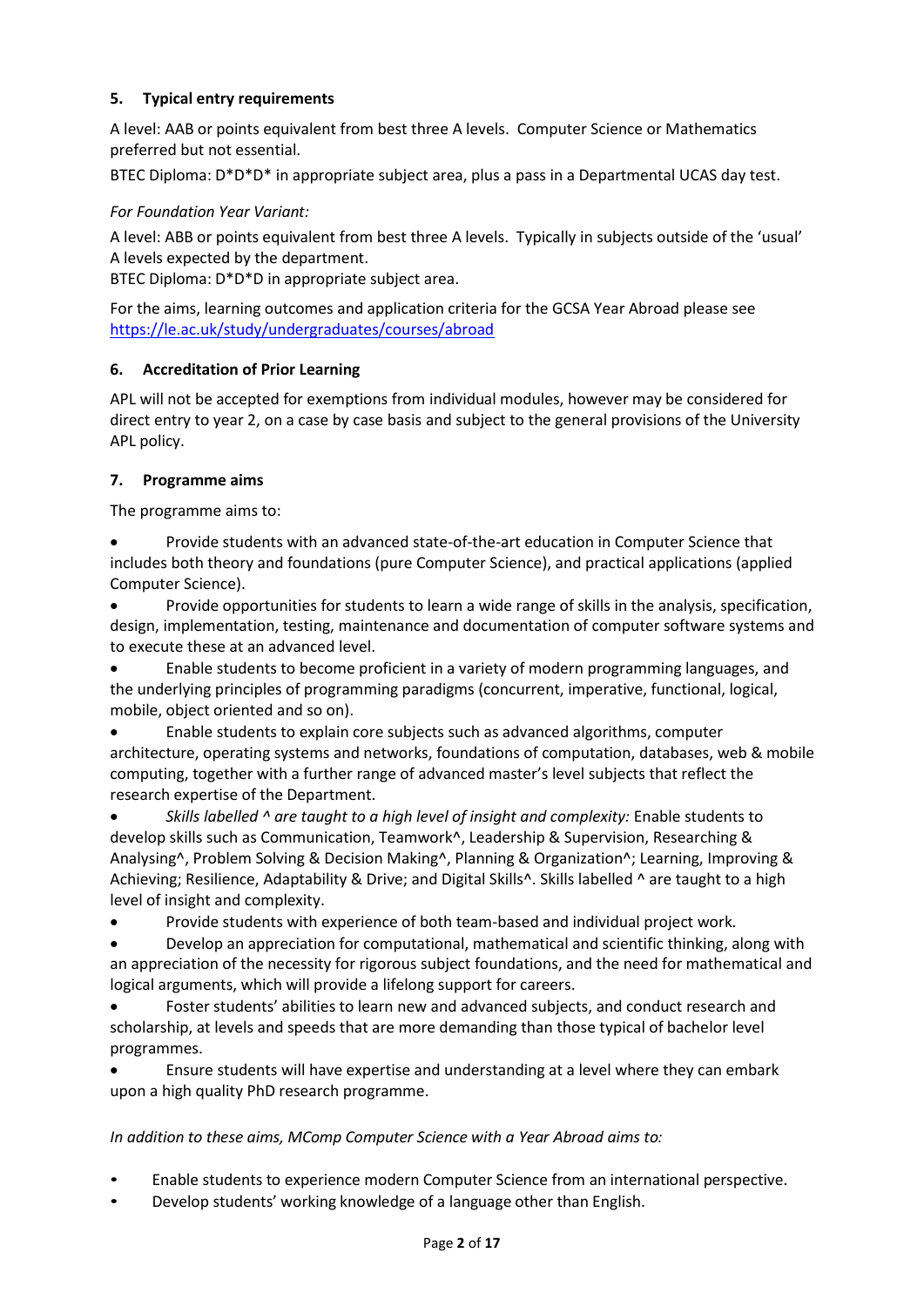• Provide students with an environment that will encourage a thoughtful and mature approach to all aspects of study and life, creating graduates with broad experiences and horizons.

### *In addition to these aims, MComp Computer Science with a Year in Industry aims to:*

 Enable students to take up industrial placements where they can gain first-hand experience of the requirements, challenges and opportunities of the computing industry in the UK.

 Enable students to use and further develop the knowledge and skills gained during the first two years of the degree programme.

For Foundation Year variant, see Foundation Year Programme Specification

### **8. Reference points used to inform the programme specification**

- QAA Benchmarking Statement for Computing 2016
- Framework for Higher Education Qualifications (FHEQ)
- UK Quality Code for Higher Education
- University Learnin[g Strategy](https://www2.le.ac.uk/offices/sas2/quality/learnteach)
- [University Assessment Strategy](https://www2.le.ac.uk/offices/sas2/quality/learnteach)
- University of Leicester Periodic Developmental Review Report
- External Examiners' reports (annual)
- United Nations Education for Sustainable Development Goals
- Student Destinations Data

### **9. Programme Outcomes**

Unless otherwise stated, programme outcomes apply to all awards specified in 1. Programme title(s).

### **Discipline specific knowledge and competencies**

i) Mastery of an appropriate body of knowledge

| <b>Intended Learning</b><br><b>Outcomes</b>                                                                                                                                                                                                                   | <b>Teaching and Learning Methods</b>                                                                                                                                         | <b>How Demonstrated?</b>                                                                                                                                                             |
|---------------------------------------------------------------------------------------------------------------------------------------------------------------------------------------------------------------------------------------------------------------|------------------------------------------------------------------------------------------------------------------------------------------------------------------------------|--------------------------------------------------------------------------------------------------------------------------------------------------------------------------------------|
| 1. Explain and discuss both<br>foundations and applications<br>of Computer Science,<br>together with concomitant<br>scientific knowledge and<br>concepts from logic and<br>mathematics, at levels which<br>are equal to typical Master's<br>level programmes. | Lectures, tutorials, computer<br>laboratories, audios & videos,<br>group discussions, project work,<br>guided independent study. Also<br>background reading and<br>research. | Written examinations, summative<br>and formative coursework, group<br>and individual project<br>presentations, individual project<br>oral examinations and project<br>dissertations. |
| 2. Explain, discuss and apply<br>advanced engineering<br>principles, scientific<br>principles and mathematical<br>and logical theories in<br>computing.                                                                                                       | As above.                                                                                                                                                                    | As above.                                                                                                                                                                            |
| 3. Demonstrate mastery of<br>the core of an appropriate<br>foreign language (Year<br>Abroad)                                                                                                                                                                  | Lectures, language laboratories<br>and learning abroad.                                                                                                                      | Assessment at host institution.                                                                                                                                                      |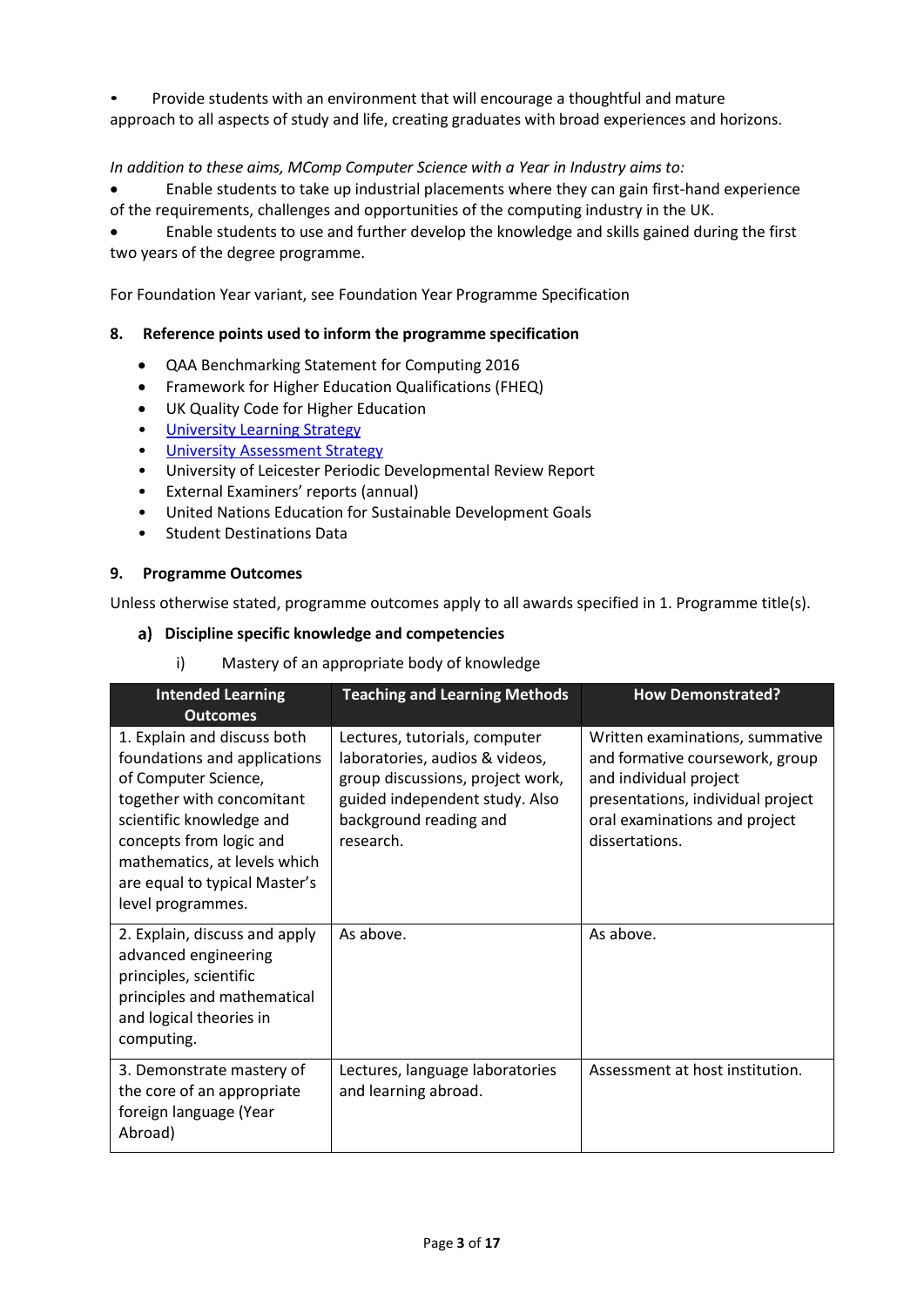| <b>Intended Learning</b><br><b>Outcomes</b>                                                                               | <b>Teaching and Learning Methods</b> | <b>How Demonstrated?</b>        |
|---------------------------------------------------------------------------------------------------------------------------|--------------------------------------|---------------------------------|
| 4. Demonstrate<br>understanding of the core<br>elements of industrial<br>practice and organization<br>(Year in Industry). | Work placement.                      | Placement Report; presentation. |

# ii) Understanding and application of key concepts and techniques

| <b>Intended Learning</b><br><b>Outcomes</b>                                                                                                                                                                                                                                                                              | <b>Teaching and Learning Methods</b>                                                                                                                                         | <b>How Demonstrated?</b>                                                                                                                                                             |
|--------------------------------------------------------------------------------------------------------------------------------------------------------------------------------------------------------------------------------------------------------------------------------------------------------------------------|------------------------------------------------------------------------------------------------------------------------------------------------------------------------------|--------------------------------------------------------------------------------------------------------------------------------------------------------------------------------------|
| 1. Apply advanced<br>knowledge of Mathematics,<br>Logic and Computer Science<br>to solve individual problems,<br>both seen and unseen.                                                                                                                                                                                   | Lectures, tutorials, computer<br>laboratories, audios & videos,<br>group discussions, project work,<br>guided independent study. Also<br>background reading and<br>research. | Written examinations, summative<br>and formative coursework, group<br>and individual project<br>presentations, individual project<br>oral examinations and project<br>dissertations. |
| 2. Apply the concepts and<br>techniques of abstraction,<br>reification, logical structure<br>and modelling that pervade<br>Computer Science and<br>Software Engineering to<br>specify, design, implement<br>and test complex small to<br>medium size computer<br>systems.                                                | As above.                                                                                                                                                                    | As above.                                                                                                                                                                            |
| 3. Explain and apply the<br>theoretical principles, and<br>practical tools of<br>Mathematics, Logic,<br>Computer Science, and<br>Software Engineering,<br>together with suitable<br>processes and<br>methodologies, to determine<br>strategies for innovative<br>solutions of large scale and<br>sophisticated problems. | As above, with emphasis on all<br>forms of project work.                                                                                                                     | As above, with emphasis on<br>project assessments.                                                                                                                                   |
| 4. Demonstrate ability to<br>communicate some aspects<br>of Computer Science in a<br>foreign language. (Year<br>Abroad)                                                                                                                                                                                                  | Lectures and language<br>instruction.                                                                                                                                        | As above                                                                                                                                                                             |
| 5. Work as a computer<br>scientist and computing<br>engineer in an industrial or<br>commercial setting. (Year in<br>industry)                                                                                                                                                                                            | Work placement.                                                                                                                                                              | University report.                                                                                                                                                                   |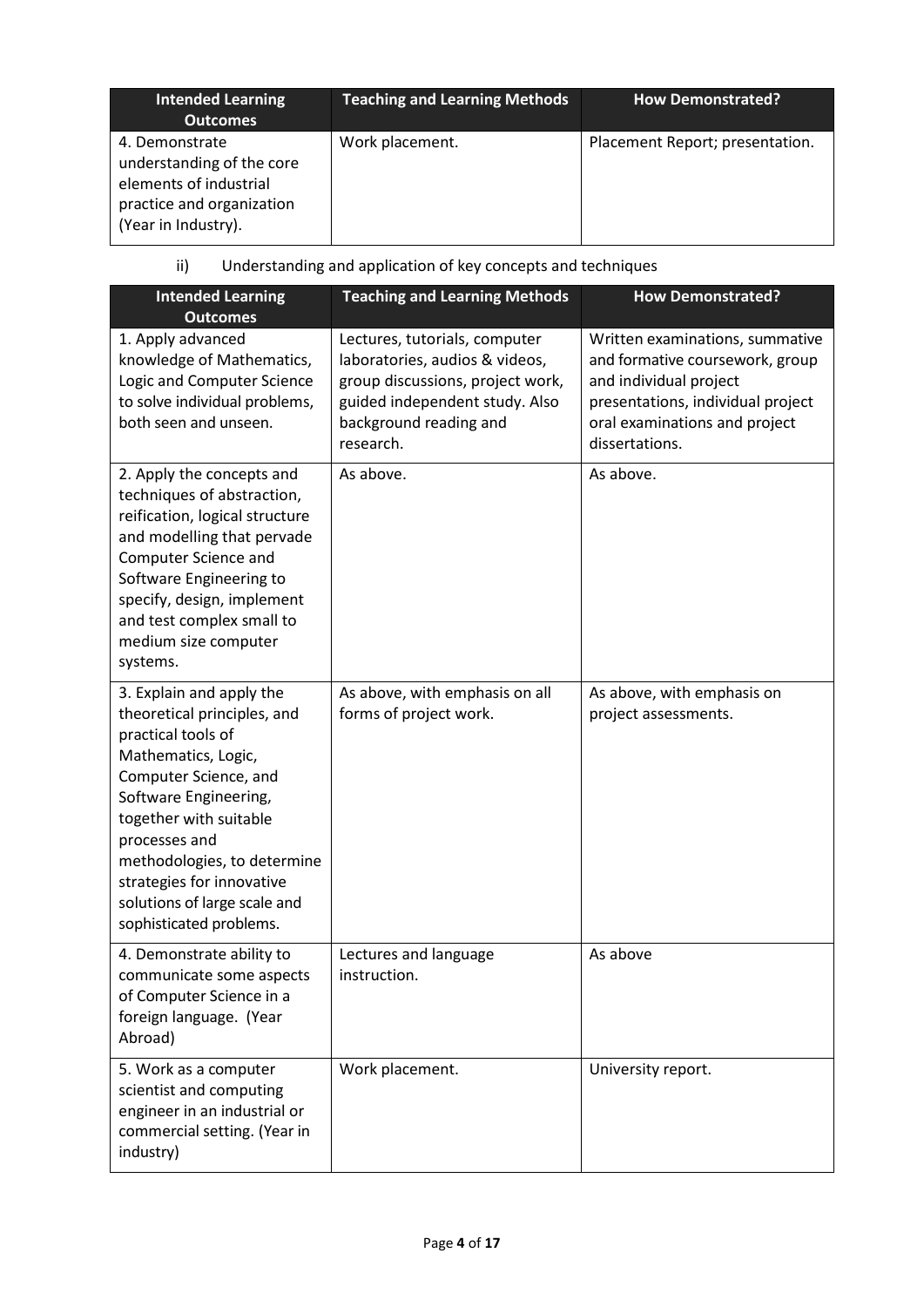iii) Critical analysis of key issues

| <b>Intended Learning</b><br><b>Outcomes</b>                                                                                                                                                                                                                                                                                                              | <b>Teaching and Learning Methods</b>                                                                                                                                         | <b>How Demonstrated?</b>                                                                                                                                                             |
|----------------------------------------------------------------------------------------------------------------------------------------------------------------------------------------------------------------------------------------------------------------------------------------------------------------------------------------------------------|------------------------------------------------------------------------------------------------------------------------------------------------------------------------------|--------------------------------------------------------------------------------------------------------------------------------------------------------------------------------------|
| 1. Analyse ambiguous<br>client/customer problems,<br>requirements and criteria,<br>and hence plan an<br>appropriate yet innovative<br>solution strategy.                                                                                                                                                                                                 | Lectures, tutorials, computer<br>laboratories, audios & videos,<br>group discussions, project work,<br>guided independent study. Also<br>background reading and<br>research. | Written examinations, summative<br>and formative coursework, group<br>and individual project<br>presentations, individual project<br>oral examinations and project<br>dissertations. |
| 2. Explain and analyse the<br>constraints of budgets, data,<br>time, staffing and resources<br>in the practical computing<br>domain, undertaking suitable<br>research. Ensure software<br>solutions are fit-for-purpose.<br>Manage the complete<br>engineering process and<br>evaluate the end product,<br>and to work with associated<br>uncertainties. | As above.                                                                                                                                                                    | As above.                                                                                                                                                                            |
| 3. Be able to recognise risks<br>in the deployment and use of<br>software systems.                                                                                                                                                                                                                                                                       | As above.                                                                                                                                                                    | As above.                                                                                                                                                                            |

iv) Clear and concise presentation of material

| <b>Intended Learning</b><br><b>Outcomes</b>                                                                                                                                                                                                                                                           | <b>Teaching and Learning Methods</b>                                                                                                                                         | <b>How Demonstrated?</b>                                                                                                                                                             |
|-------------------------------------------------------------------------------------------------------------------------------------------------------------------------------------------------------------------------------------------------------------------------------------------------------|------------------------------------------------------------------------------------------------------------------------------------------------------------------------------|--------------------------------------------------------------------------------------------------------------------------------------------------------------------------------------|
| Present information in a<br>variety of forms, chosen to<br>maximise reader/audience<br>impact and understanding,<br>such as reports,<br>dissertations, seminars,<br>posters, blogs, podcasts,<br>videos and other current<br>media technologies. Deliver<br>a departmental research<br>level seminar. | Lectures, tutorials, computer<br>laboratories, audios & videos,<br>group discussions, project work,<br>guided independent study. Also<br>background reading and<br>research. | Written examinations, summative<br>and formative coursework, group<br>and individual project<br>presentations, individual project<br>oral examinations and project<br>dissertations. |

v) Critical appraisal of evidence with appropriate insight

| <b>Intended Learning</b><br>Outcomes                                                                                             | <b>Teaching and Learning Methods</b>                                                                                                                                         | <b>How Demonstrated?</b>                                                                                                                                                             |
|----------------------------------------------------------------------------------------------------------------------------------|------------------------------------------------------------------------------------------------------------------------------------------------------------------------------|--------------------------------------------------------------------------------------------------------------------------------------------------------------------------------------|
| 1. Evaluate and appraise<br>software systems, in terms<br>of attributes and tradeoffs.<br>Identify risks and safety<br>concerns. | Lectures, tutorials, computer<br>laboratories, audios & videos,<br>group discussions, project work,<br>guided independent study. Also<br>background reading and<br>research. | Written examinations, summative<br>and formative coursework, group<br>and individual project<br>presentations, individual project<br>oral examinations and project<br>dissertations. |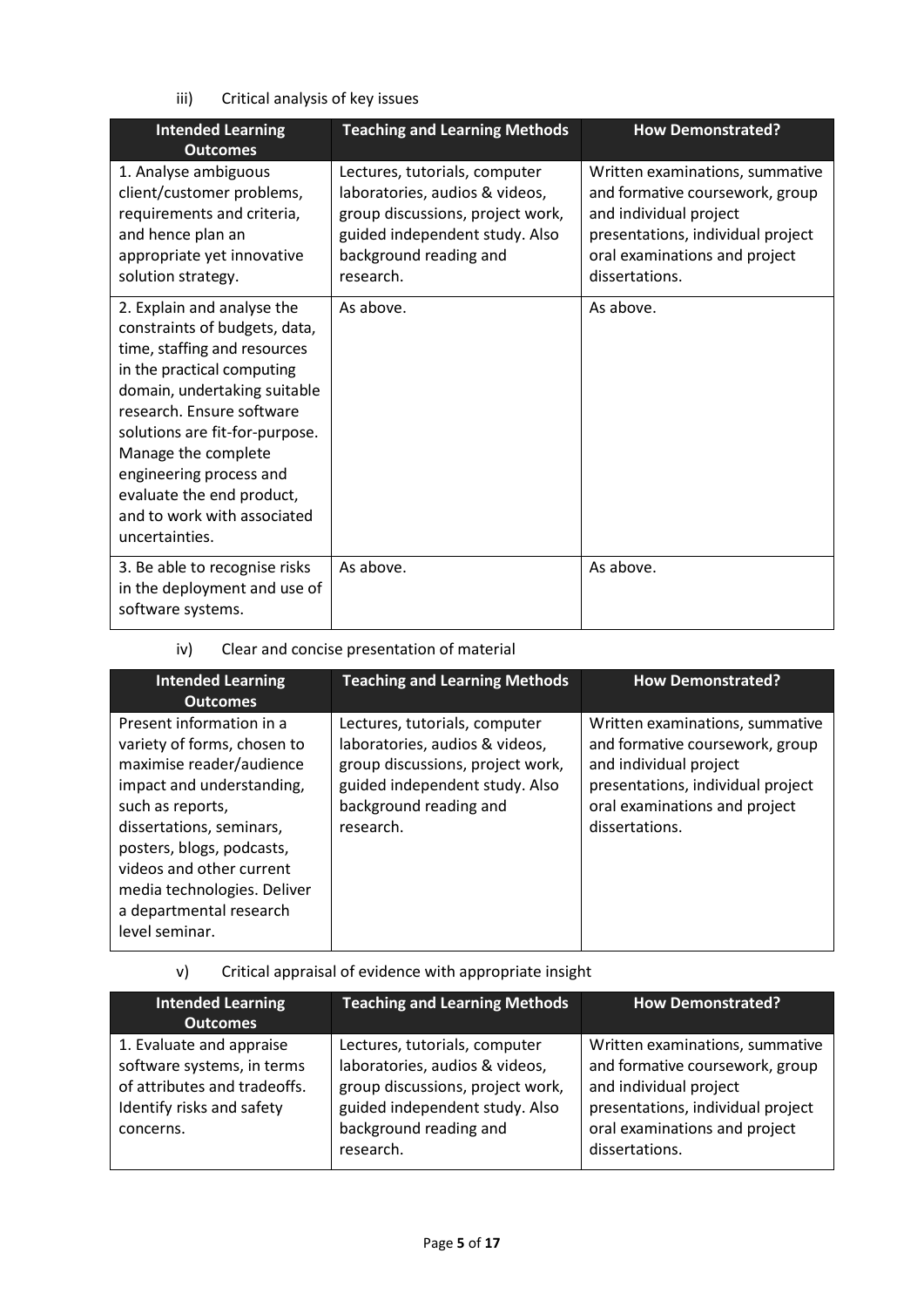| <b>Intended Learning</b><br><b>Outcomes</b>                                                                                                                                 | <b>Teaching and Learning Methods</b> | <b>How Demonstrated?</b> |
|-----------------------------------------------------------------------------------------------------------------------------------------------------------------------------|--------------------------------------|--------------------------|
| 2. Perform software testing,<br>and critically evaluate and<br>analyse test results. Evaluate<br>whether a system meets<br>requirements, for future and<br>for current use. | As above.                            | As above.                |
| 3. Use relevant knowledge to<br>appraise the commercial use<br>and economic and long-<br>term viability of computer<br>systems.                                             | As above.                            | As above.                |

# vi) Other discipline specific competencies

| <b>Intended Learning</b><br><b>Outcomes</b>                                                                                                                                     | <b>Teaching and Learning Methods</b>                                                                                                                                         | <b>How Demonstrated?</b>                                                                                                                                                             |
|---------------------------------------------------------------------------------------------------------------------------------------------------------------------------------|------------------------------------------------------------------------------------------------------------------------------------------------------------------------------|--------------------------------------------------------------------------------------------------------------------------------------------------------------------------------------|
| 1. Explain and discuss social,<br>legal and ethical issues as<br>required by computing<br>professionals. Adopt and<br>implement suitable<br>professional and legal<br>practice. | Lectures, tutorials, computer<br>laboratories, audios & videos,<br>group discussions, project work,<br>guided independent study. Also<br>background reading and<br>research. | Written examinations, summative<br>and formative coursework, group<br>and individual project<br>presentations, individual project<br>oral examinations and project<br>dissertations. |
| 2. Explain and react to the<br>rapidity of change in<br>Computer Science.<br>Formulate innovative and<br>creative ideas for future<br>advances.                                 | As above.                                                                                                                                                                    | As above.                                                                                                                                                                            |
| 3. Collect, work with and<br>analyse all forms of data.                                                                                                                         | As above.                                                                                                                                                                    | As above.                                                                                                                                                                            |

# **Transferable skills**

# i) Oral communication

| <b>Intended Learning</b><br><b>Outcomes</b>                                                    | <b>Teaching and Learning Methods</b>             | <b>How Demonstrated?</b>                                                                |
|------------------------------------------------------------------------------------------------|--------------------------------------------------|-----------------------------------------------------------------------------------------|
| 1. Respond to technical<br>questions with accurate and<br>concise answers.                     | Lectures and tutorials. Project<br>supervisions. | Group and individual project<br>presentations, individual project<br>oral examinations. |
| 2. Demonstrate fluent and<br>sustained scientific, technical<br>and business<br>communication. | As above.                                        | As above.                                                                               |
| 3. Demonstrate core oral<br>communication skills in a<br>foreign language (Year<br>Abroad).    | Language tuition.                                | Host University assessment.                                                             |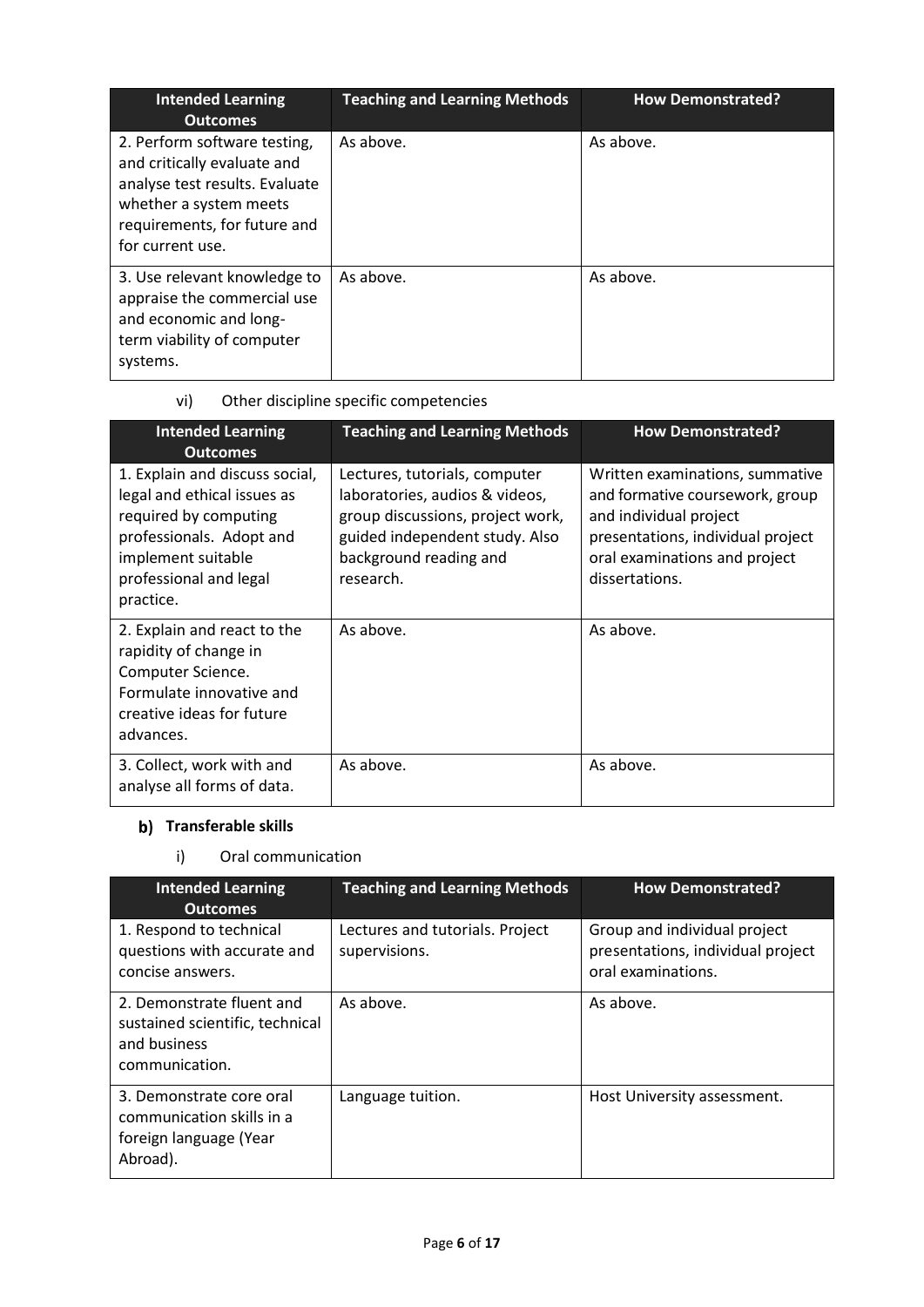## ii) Written communication

| <b>Intended Learning</b><br><b>Outcomes</b>                                                                                                                 | <b>Teaching and Learning Methods</b>                                                       | <b>How Demonstrated?</b>                                                |
|-------------------------------------------------------------------------------------------------------------------------------------------------------------|--------------------------------------------------------------------------------------------|-------------------------------------------------------------------------|
| 1. Write concise and<br>accurate summaries of<br>computing and scientific<br>knowledge, and solutions to<br>problems, in a variety of<br>different formats. | Lectures, tutorials, computer<br>laboratories, project work.                               | Written examinations, assessed<br>coursework.                           |
| 2. Produce properly<br>structured, clear, advanced<br>technical reports or<br>dissertations.                                                                | Lectures and tutorials. Discussed<br>in both group and individual<br>project supervisions. | Group project assessed<br>coursework and individual<br>project reports. |
| 3. Demonstrate core written<br>communication skills in a<br>foreign language (Year<br>Abroad).                                                              | Lectures, tutorials, language<br>laboratory work.                                          | University report.                                                      |

# iii) Information technology

| <b>Intended Learning</b><br><b>Outcomes</b>                                                                                             | <b>Teaching and Learning Methods</b>     | <b>How Demonstrated?</b>             |
|-----------------------------------------------------------------------------------------------------------------------------------------|------------------------------------------|--------------------------------------|
| 1. Use a very broad range of<br>software and IT tools, and to<br>choose these appropriately<br>for uses throughout<br>Computer Science. | Lectures, tutorials and<br>laboratories. | Assessed (laboratory)<br>coursework. |
| 2. Adapt to future<br>programming languages and<br>paradigms, and all varieties<br>of software tools and<br>technology.                 | As above.                                | As above.                            |

### iv) Numeracy

| <b>Intended Learning</b><br><b>Outcomes</b>                                                        | <b>Teaching and Learning Methods</b>           | <b>How Demonstrated?</b>                                                           |
|----------------------------------------------------------------------------------------------------|------------------------------------------------|------------------------------------------------------------------------------------|
| 1. Demonstrate<br>understanding of the<br>concept of number. Solve<br>numerical problems.          | Lectures, tutorials, computer<br>laboratories. | Written examinations, assessed<br>coursework.                                      |
| 2. Use analytical,<br>quantitative, and graphical<br>methods, and deploy<br>elementary statistics. | As above, together with project<br>work.       | As above, along with group and<br>individual project presentations<br>and reports. |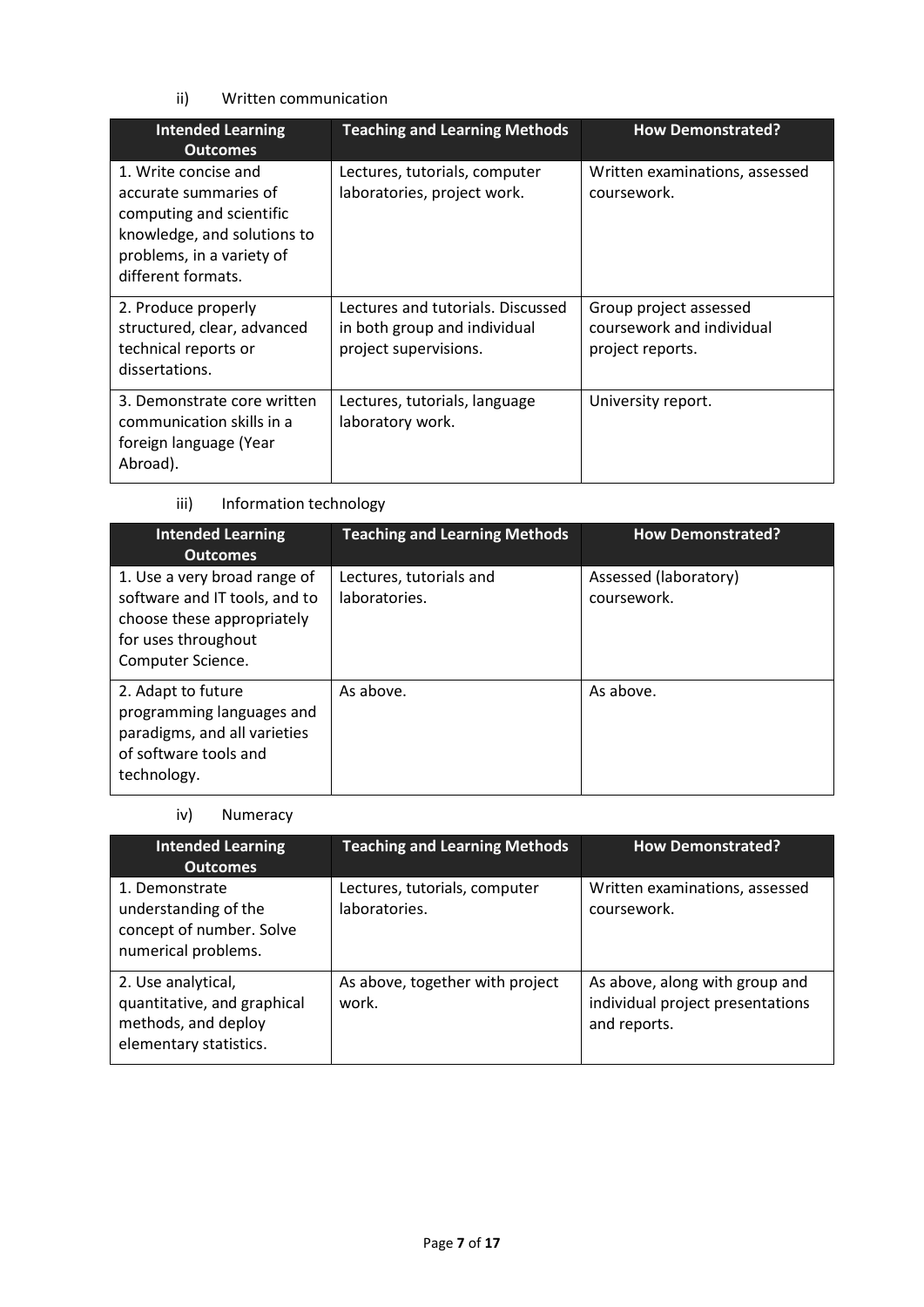v) Team working

| <b>Intended Learning</b><br><b>Outcomes</b>                                                                                                                                                                             | <b>Teaching and Learning Methods</b>            | <b>How Demonstrated?</b>                                                  |
|-------------------------------------------------------------------------------------------------------------------------------------------------------------------------------------------------------------------------|-------------------------------------------------|---------------------------------------------------------------------------|
| 1. Work effectively as part of<br>a team, organise roles and<br>manage time, undertake<br>assigned tasks, and ensure<br>final completion of a team<br>project. Identify strengths<br>and weaknesses of team<br>members. | Lectures, tutorials and project<br>supervision. | Group project assessed<br>coursework and presentations.<br>Mini projects. |

# vi) Problem solving

| <b>Intended Learning</b><br><b>Outcomes</b>                                                                                                                                                                   | <b>Teaching and Learning Methods</b>                             | <b>How Demonstrated?</b>                                           |
|---------------------------------------------------------------------------------------------------------------------------------------------------------------------------------------------------------------|------------------------------------------------------------------|--------------------------------------------------------------------|
| 1. Solve a variety of<br>problems (both simple and<br>advanced) through the<br>integration of knowledge of<br>mathematics, logic, and<br>Computer Science.                                                    | Lectures and tutorials. Also<br>covered in project supervisions. | Written examinations, assessed<br>coursework, and project reports. |
| 2. Use systematic analysis<br>and design methods, and<br>appropriate algorithms, to<br>solve medium scale<br>problems.                                                                                        | As above.                                                        | As above.                                                          |
| 3. Analyze complex large-<br>scale problems to produce<br>suitable solutions with<br>sensible economic and<br>commercial compromises.<br>Apply management<br>techniques to allocate<br>resources to projects. | As above.                                                        | Group and individual project<br>presentations and reports.         |

vii) Information handling

| <b>Intended Learning</b><br><b>Outcomes</b>                                                                                                             | <b>Teaching and Learning Methods</b>                         | <b>How Demonstrated?</b>                                           |
|---------------------------------------------------------------------------------------------------------------------------------------------------------|--------------------------------------------------------------|--------------------------------------------------------------------|
| 1. Conduct significant<br>background research and<br>literature surveys, and<br>summarize content from<br>information sources.                          | Taught in lectures. Also covered<br>in project supervisions. | Individual project reports.                                        |
| 2. Demonstrate a broad<br>understanding of problems<br>and issues that arise in the<br>location, organization,<br>processing and evaluation of<br>data. | As above.                                                    | Written examinations, assessed<br>coursework, and project reports. |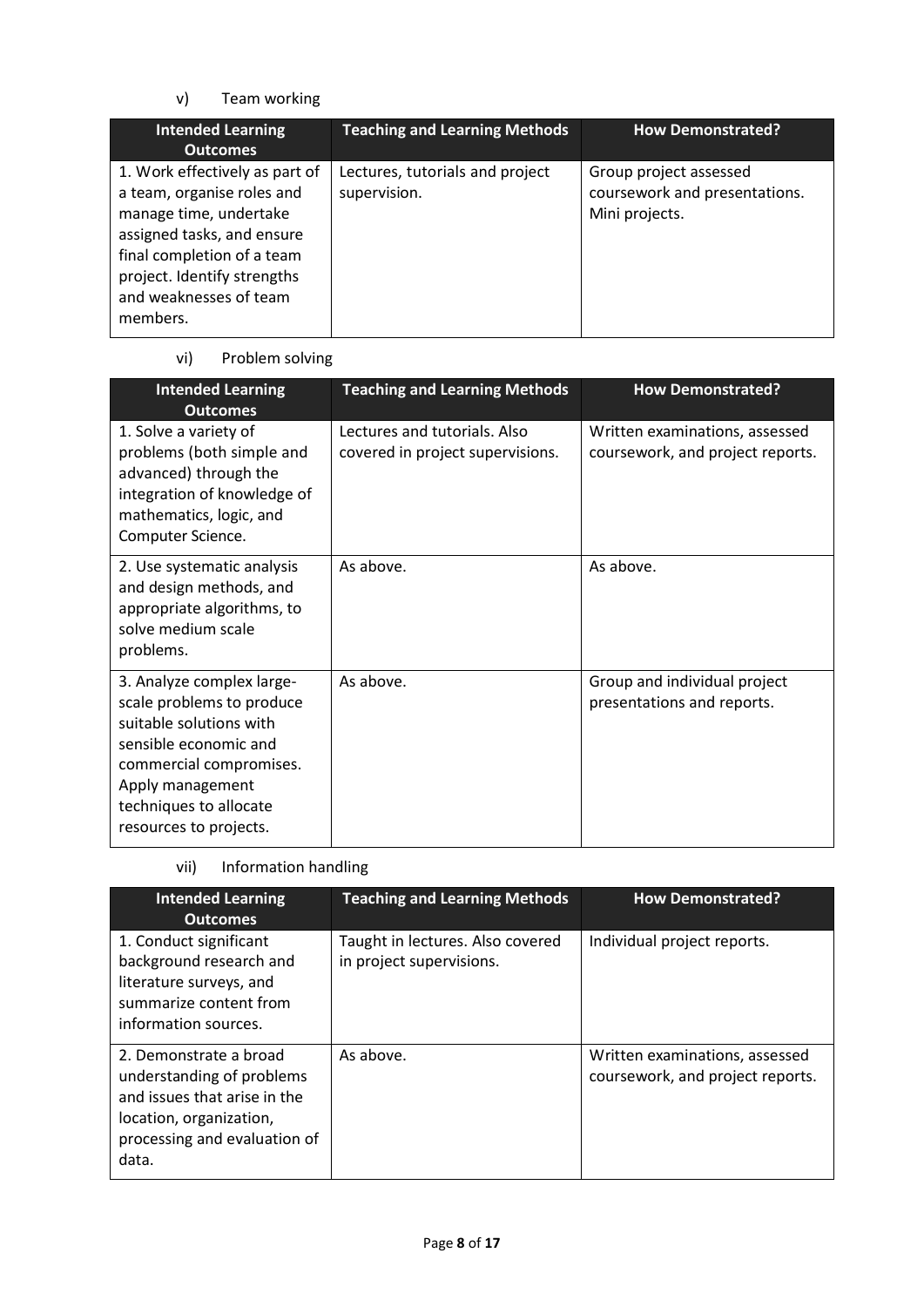| <b>Intended Learning</b><br><b>Outcomes</b>                                                                          | <b>Teaching and Learning Methods</b> | <b>How Demonstrated?</b> |
|----------------------------------------------------------------------------------------------------------------------|--------------------------------------|--------------------------|
| 3. Recognize the need for<br>information, and work with<br>fuzzy, limited and possibly<br>contradictory information. | As above.                            | As above.                |

viii) Skills for lifelong learning

| <b>Intended Learning</b><br><b>Outcomes</b>                                                                                                                             | <b>Teaching and Learning Methods</b>                                                | <b>How Demonstrated?</b>                                           |
|-------------------------------------------------------------------------------------------------------------------------------------------------------------------------|-------------------------------------------------------------------------------------|--------------------------------------------------------------------|
| 1. Demonstrate knowledge<br>and understanding of<br>professional and ethical<br>issues, and aspects of the<br>law, in the context of<br><b>Computing Professionals.</b> | Lectures and tutorials. Also<br>covered in project supervisions.                    | Written examinations, assessed<br>coursework, and project reports. |
| 2. Demonstrate<br>independence and time<br>management skills.                                                                                                           | Project supervisions and<br>research project work. Meeting<br>coursework deadlines. | Project reports.                                                   |
| 3. Design a personal work<br>plan and be able to improve<br>performance with a clear<br>view of long-term<br>professional development.                                  | Project supervisions and<br>research project work.                                  | As above.                                                          |

### **10. Progression points**

This programme follows the standard Scheme of Progression set out i[n Senate Regulations](http://www.le.ac.uk/senate-regulations) – see the version of Senate Regulation 5 governing undergraduate programmes relevant to the year of entry.

The following additional progression requirements for this programme have been approved:

Regulation 5.10 applies absolutely to CO2201 Software Engineering Project and CO2103 Software Architecture and System Design and CO4210 Personal and Group Skills.

### *For Foundation Year Variant:*

Progression from Foundation Year to year 1: In cases where a student has failed to meet a requirement to progress he or she will be required to withdraw from the course.

Students will be required to pass Foundation Year in order to progress to Year 1 with an average module mark of at least 60%. Students are required to have a mark of at least 60% in FS0031 and FS0032 to progress onto the MComp Computer Science.

*For the with industry variant:*

- Students should normally pass the first year at the first attempt; and
- should normally pass the second year at first sitting in January/June, otherwise they will be transferred to the equivalent three year degree.

In year 1 and year 2, students normally need to achieve a CWA of 55%. Exceptional cases may be approved by the appropriate assessment boards.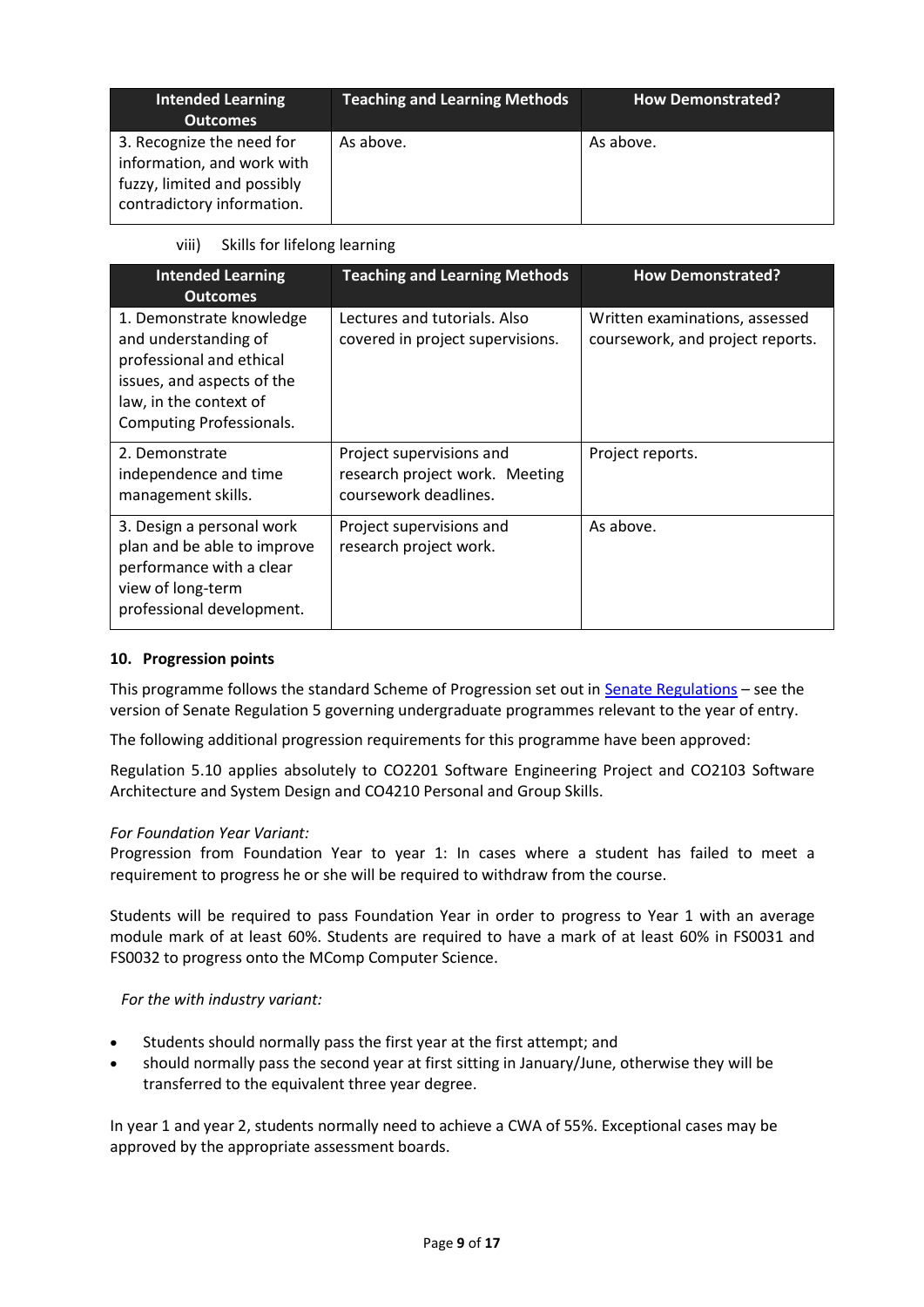British Computer Society Accreditation requires that individual projects be passed at the first attempt.

In cases where a student has failed to meet a requirement to progress he or she will be required to withdraw from the course

### **Course transfers**

Students can transfer from BSc Computer Science to MComp Computer Science if they have achieved at least 55% overall for year 2. If students meet this condition they can transfer up until the second semester of year 3.

### **11. Criteria for award and classification**

This programme follows the standard scheme of undergraduate award and classification set out in [Senate Regulations](http://www.le.ac.uk/senate-regulations) – see the version of *Senate Regulation 5 governing undergraduate programmes* relevant to the year of entry.

### **12. Special features**

Emphasis on blending long-term foundational knowledge with state-of-the-art technologies and current programming languages; a structured approach to teaching a wide range of programming paradigms; Software Engineering Projects involving an external client wherever possible; Individual Projects with a number of structured milestones.

The Year in Industry variant of this programme is offered in accordance with the University's [standard specification for year in industry programme variants.](https://www2.le.ac.uk/offices/sas2/courses/documentation/undergraduate-programme-specification-content-for-year-in-industry-programme-variants)

### **13. Indications of programme quality**

British Computer Society Accreditation will be sought, and requires that individual projects be passed at the first attempt.

### **14. External Examiner(s) reports**

The details of the External Examiner(s) for this programme and the most recent External Examiners' reports for this programme can be found at [exampapers@Leicester](https://exampapers.le.ac.uk/) [log-in required]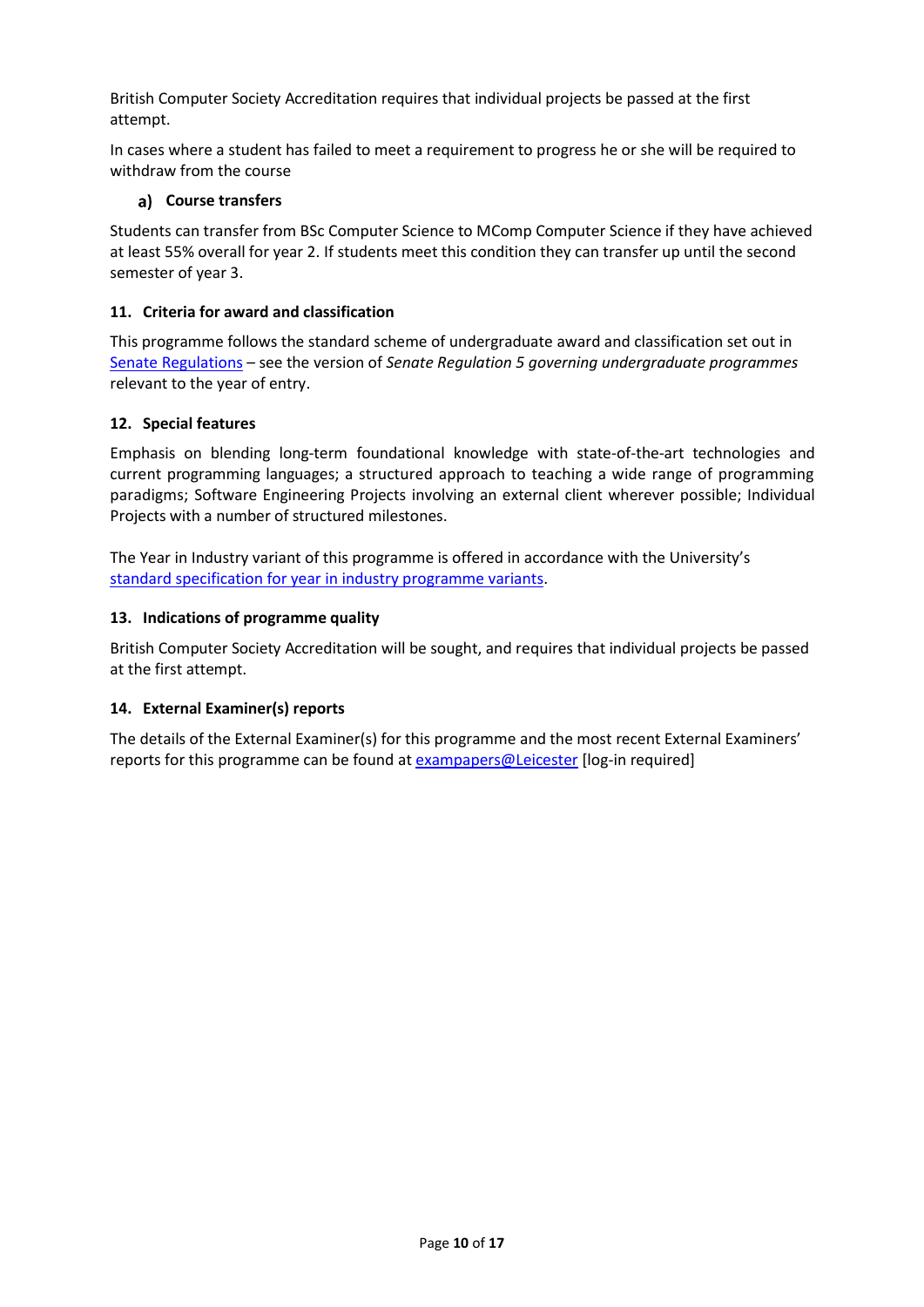

# **Programme Specification (Undergraduate) FOR ENTRY YEAR: 2022/23**

**Date created:** 26/04/2021 **Last amended:** 02/03/2022 **Version no.** 1

# **Appendix 1: Programme structure (programme regulations)**

The University regularly reviews its programmes and modules to ensure that they reflect the current status of the discipline and offer the best learning experience to students. On occasion, it may be necessary to alter particular aspects of a course or module.

### **Updates to the programme**

| Academic year affected | <b>Module Code(s)</b> | Update |
|------------------------|-----------------------|--------|
|                        |                       | N/A    |
|                        |                       |        |
|                        |                       |        |
|                        |                       |        |

# MComp Computer Science

### **Level 4/Year 1 2021/22**

Credit breakdown

| <b>Status</b> | <b>Year long</b> | Semester 1 | Semester 2 |
|---------------|------------------|------------|------------|
| Core          | n/a              | 60 credits | 60 credits |
| Optional      | n/a              | n/a        | n/a        |

120 credits in total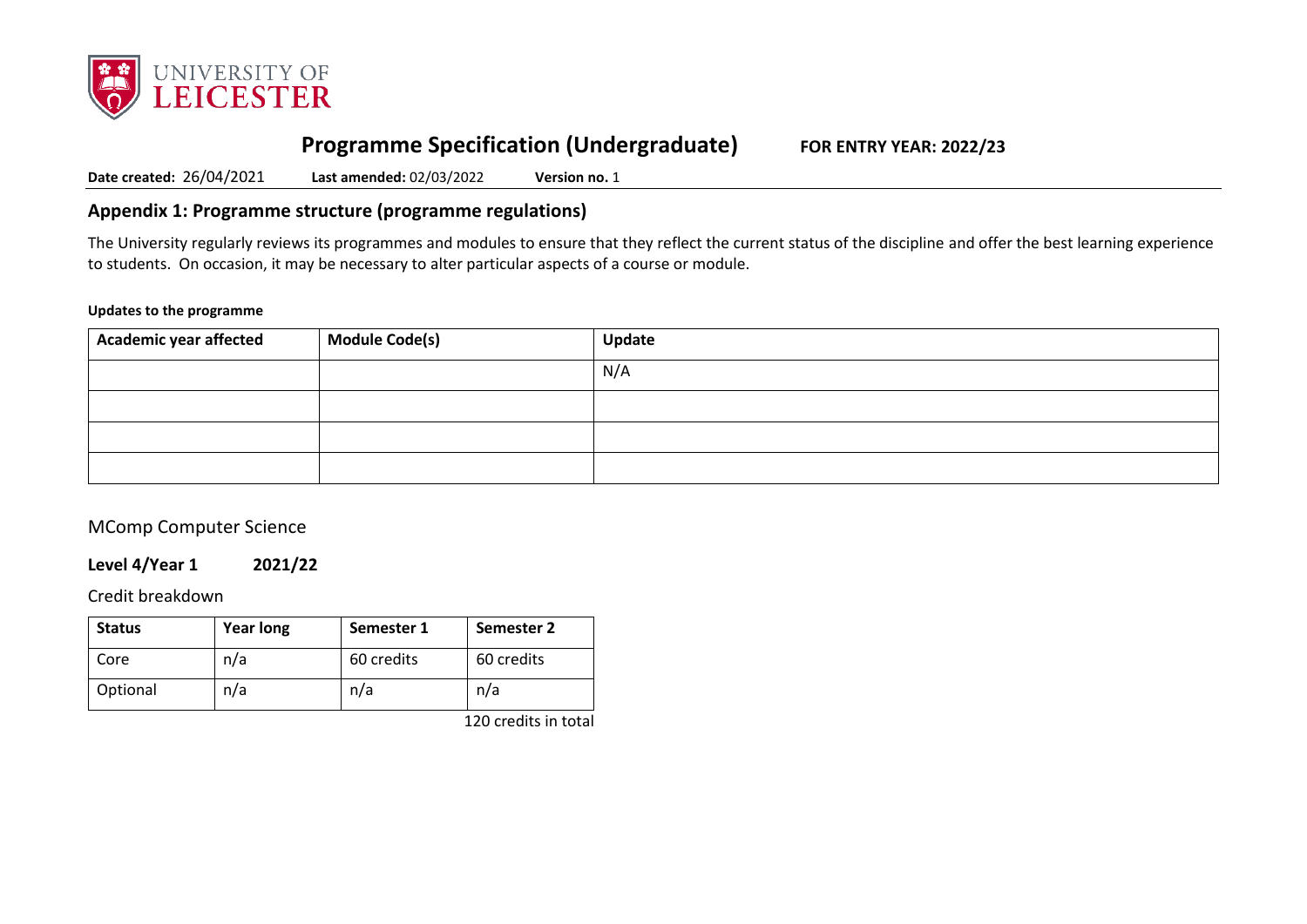# Core modules

| <b>Delivery period</b> | Code   | <b>Title</b>                                         | <b>Credits</b> |
|------------------------|--------|------------------------------------------------------|----------------|
| Sem 1                  | CO1101 | <b>COMPUTING FUNDAMENTALS</b>                        | 15 credits     |
| Sem 1                  | CO1102 | PROGRAMMING FUNDAMENTALS                             | 15 credits     |
| Sem 1                  | CO1103 | <b>MATHEMATICS FUNDAMENTALS</b>                      | 15 credits     |
| Sem 1                  | CO1104 | <b>COMPUTER ARCHITECTURE</b>                         | 15 credits     |
| Sem <sub>2</sub>       | CO1105 | INTRODUCTION TO OBJECT ORIENTED PROGRAMMING          | 15 credits     |
| Sem <sub>2</sub>       | CO1106 | REQUIREMENTS ENGINEERING AND PROFESSIONAL PRACTICE   | 15 credits     |
| Sem <sub>2</sub>       | CO1107 | ALGORITHMS, DATA STRUCTURES AND ADVANCED PROGRAMMING | 15 credits     |
| Sem <sub>2</sub>       | CO1108 | FOUNDATIONS OF COMPUTATION                           | 15 credits     |

# **Notes**

N/A

# **Level 5/Year 2 2022/23**

Credit breakdown

| <b>Status</b> | <b>Year long</b> | Semester 1 | Semester 2 |
|---------------|------------------|------------|------------|
| Core          | 60 credits       | 30 credits | 15 credits |
| Optional      | n/a              | n/a        | 15 credits |

120 credits in total

Core modules

| Delivery period | Code   | <b>Title</b>                                 | <b>Credits</b> |
|-----------------|--------|----------------------------------------------|----------------|
| Year long       | CO2103 | SOFTWARE ARCHITECTURE AND SYSTEM DEVELOPMENT | 30 credits     |
| Year long       | CO2201 | SOFTWARE ENGINEERING PROJECT                 | 30 credits     |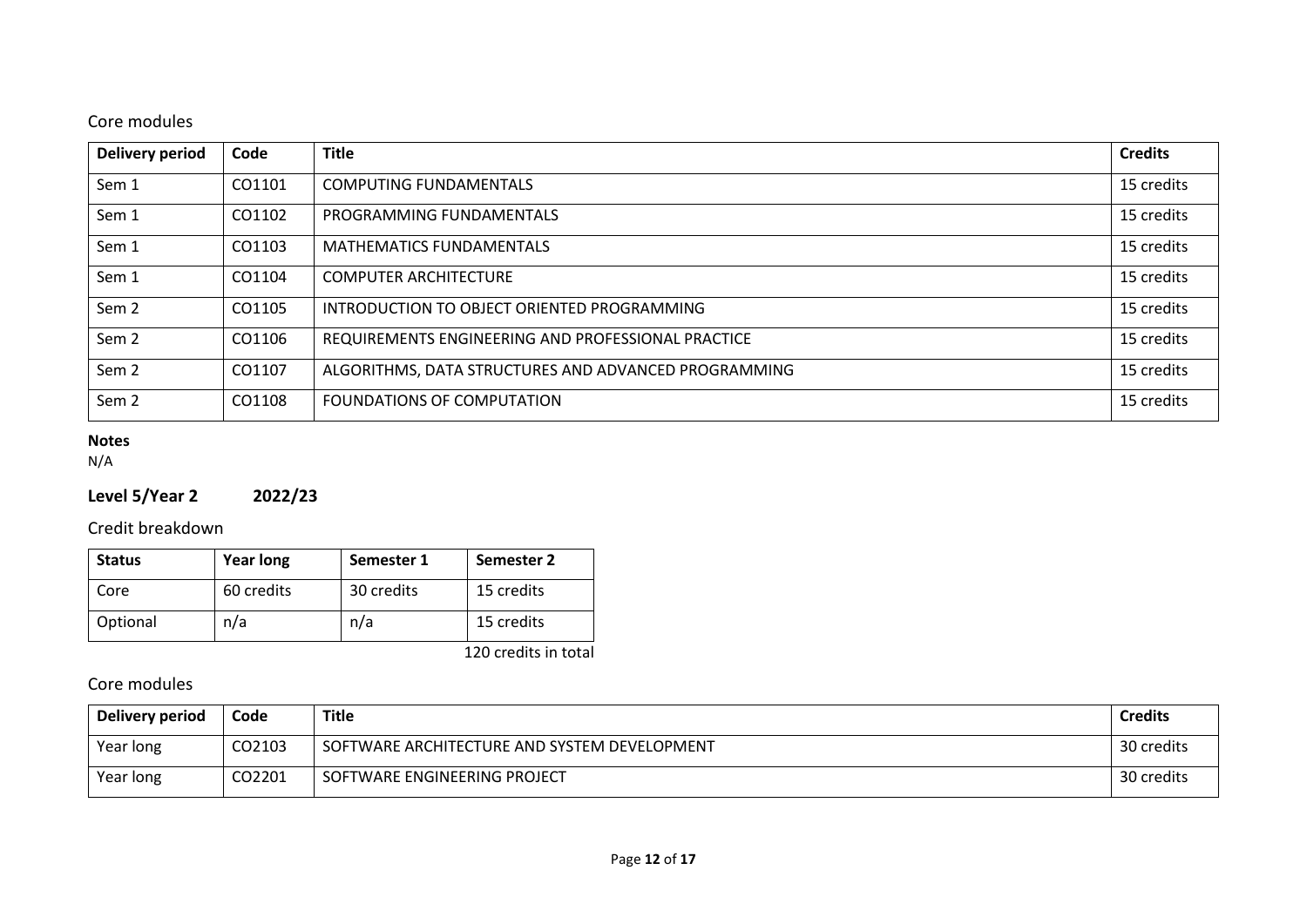| Delivery period  | Code   | <b>Title</b>                   | <b>Credits</b> |
|------------------|--------|--------------------------------|----------------|
| Sem 1            | CO2101 | OPERATING SYSTEMS AND NETWORKS | 15 credits     |
| Sem 1            | CO2102 | DATABASES AND DOMAIN MODELLING | 15 credits     |
| Sem <sub>2</sub> | CO2104 | USER INTERFACES AND HCI        | 15 credits     |

## **Notes**

N/A

# Option modules

| Delivery period | Code   | <b>Title</b>                           | <b>Credits</b> |
|-----------------|--------|----------------------------------------|----------------|
| Semester 2      | CO2106 | DATA ANALYTICS                         | 15 credits     |
| Semester 2      | CO2113 | ENTERTAINMENT TECHNOLOGY               | 15 credits     |
| Semester 2      | CO2114 | FOUNDATIONS OF ARTIFICIAL INTELLIGENCE | 15 credits     |

### **Notes**

This is an indicative list of option modules and not definitive of what will be available. Option module choice is also subject to availability, timetabling, student number restrictions and, where appropriate, students having taken appropriate pre-requisite modules.

# **Level 6/Year 3 2023/24**

Credit breakdown

| <b>Status</b> | <b>Year long</b> | Semester 1 | Semester 2 |
|---------------|------------------|------------|------------|
| Core          | 45 credits       | 15 credits | n/a        |
| Optional      | n/a              | 30 credits | 30 credits |

120 credits in total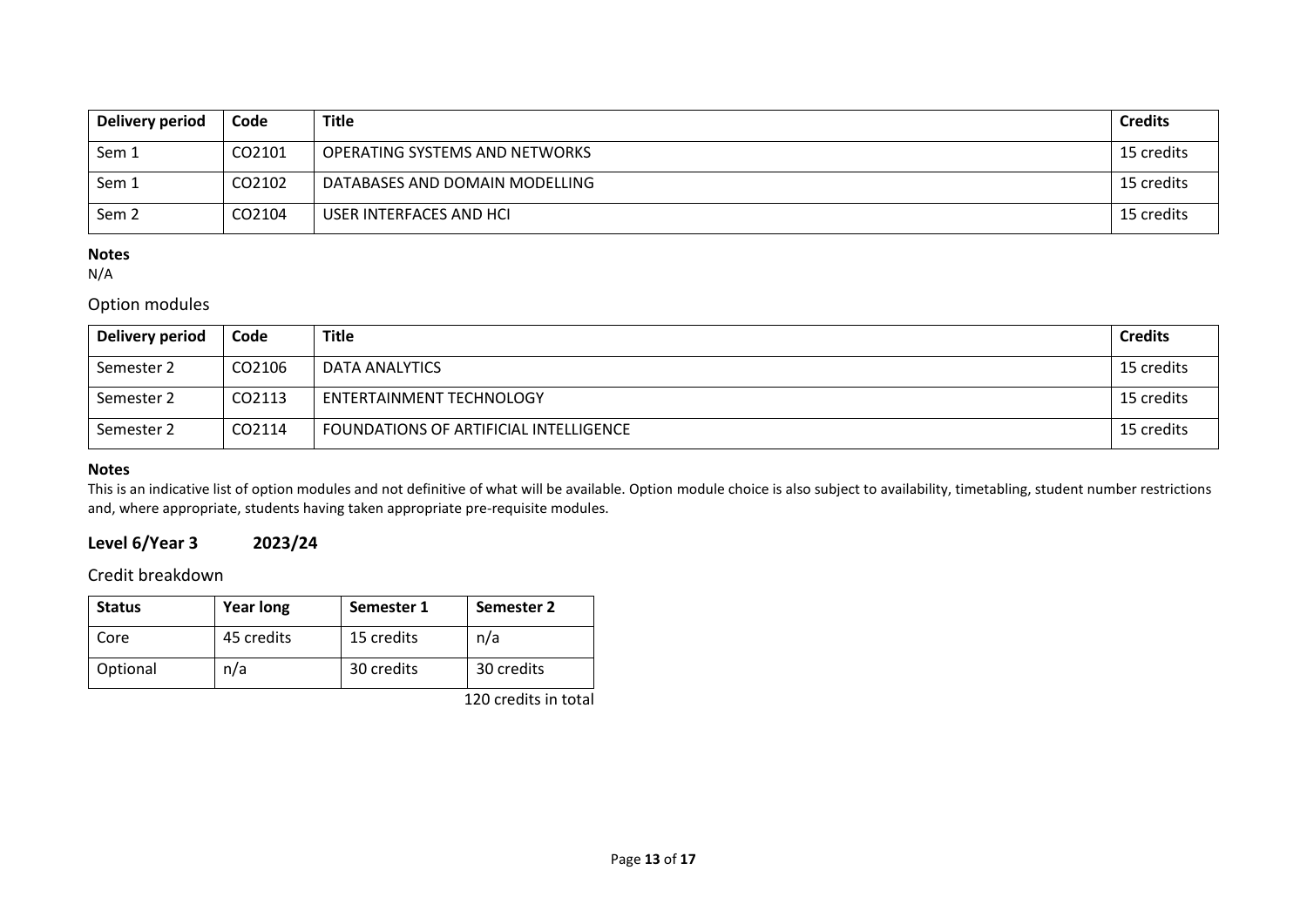# Core modules

| Delivery period | Code   | Title                                | <b>Credits</b> |
|-----------------|--------|--------------------------------------|----------------|
| Year long       | CO3201 | <b>COMPUTER SCIENCE PROJECT</b>      | 45 credits     |
| Sem 1           | CO3101 | COMPUTERS, SOCIETY & PROFESSIONALISM | 15 credits     |

# **Notes**

N/A

# Option modules

| Delivery period | Code   | <b>Title</b>                                        | <b>Credits</b> |
|-----------------|--------|-----------------------------------------------------|----------------|
| Semester 1      | CO3091 | COMPUTATIONAL INTELLIGENCE AND SOFTWARE ENGINEERING | 15 credits     |
| Semester 1      | CO3095 | SOFTWARE MEASUREMENT AND QUALITY ASSURANCE          | 15 credits     |
| Semester 1      | CO3102 | <b>MOBILE AND WEB APPLICATIONS</b>                  | 15 credits     |
| Semester 1      | CO3105 | C++ PROGRAMMING                                     | 15 credits     |
| Semester 2      | CO3002 | ANALYSIS AND DESIGN OF ALGORITHMS                   | 15 credits     |
| Semester 2      | CO3093 | <b>BIG DATA AND PREDICTIVE ANALYTICS</b>            | 15 credits     |
| Semester 2      | CO3099 | <b>FOUNDATIONS OF CYBER SECURITY</b>                | 15 credits     |
| Semester 2      | CO3103 | TECHNOLOGY MANAGEMENT                               | 15 credits     |
| Semester 2      | CO3108 | AI TECHNOLOGIES                                     | 15 credits     |
| Semester 2      | CO3109 | <b>HEALTH COMPUTING</b>                             | 15 credits     |
| Semester 2      | CO3111 | FUNCTIONAL PROGRAMMING                              | 15 credits     |

## **Notes**

Choose 30 credits of options in each semester.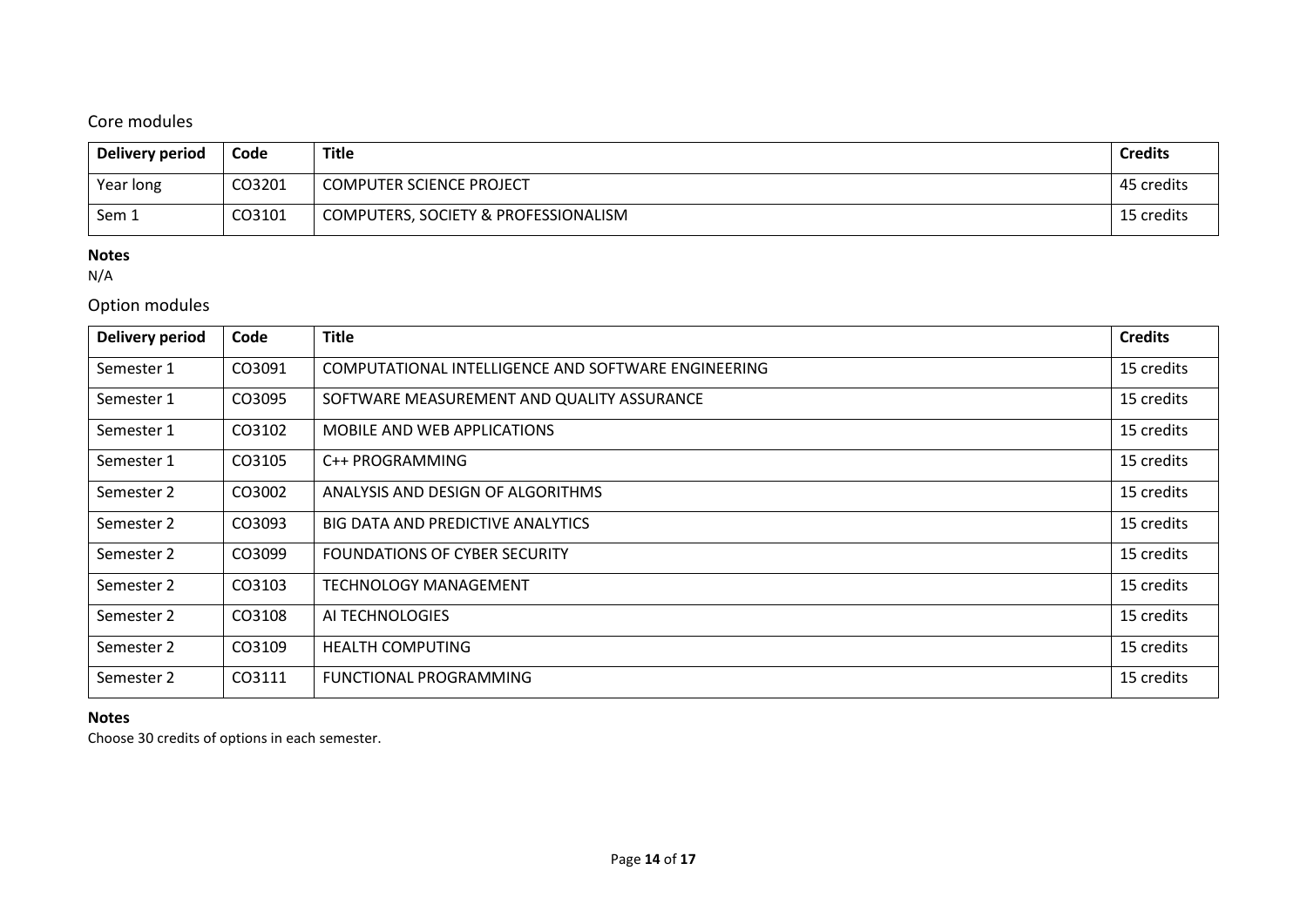# **Level 7/Year 4 2024/25**

## Credit breakdown

| <b>Status</b> | <b>Year long</b> | Semester 1 | Semester 2 |
|---------------|------------------|------------|------------|
| Core          | 30 credits       | n/a        | n/a        |
| Optional      | n/a              | 45 credits | 45 credits |

120 credits in total

# Core modules

| Delivery period | Code   | <b>Title</b>                    | <b>Credits</b> |
|-----------------|--------|---------------------------------|----------------|
| Year long       | CO4015 | <b>COMPUTER SCIENCE PROJECT</b> | 30 credits     |

## **Notes**

N/A

# Option modules

| <b>Delivery period</b> | Code   | <b>Title</b>                                     | <b>Credits</b> |
|------------------------|--------|--------------------------------------------------|----------------|
| Semester 1             | CO4210 | PERSONAL AND GROUP SKILLS*                       | 15 credits     |
| Semester 2             | CO4210 | PERSONAL AND GROUP SKILLS*                       | 15 credits     |
| Semester 1             | CO4105 | ADVANCED C++ PROGRAMMING                         | 15 credits     |
| Semester 1             | CO4215 | ADVANCED WEB TECHNOLOGIES                        | 15 credits     |
| Semester 1             | CO4217 | AGILE CLOUD AUTOMATION                           | 15 credits     |
| Semester 1             | CO4219 | INTERNET AND CLOUD COMPUTING                     | 15 credits     |
| Semester 1             | CO4223 | INTERACTION DESIGN (ID) AND USER EXPERIENCE (UX) | 15 credits     |
| Semester 1             | CO4224 | MOBILE AND UBIQUITOUS COMPUTING                  | 15 credits     |
| Semester 2             | CO4200 | ALGORITHMS FOR BIOINFORMATICS                    | 15 credits     |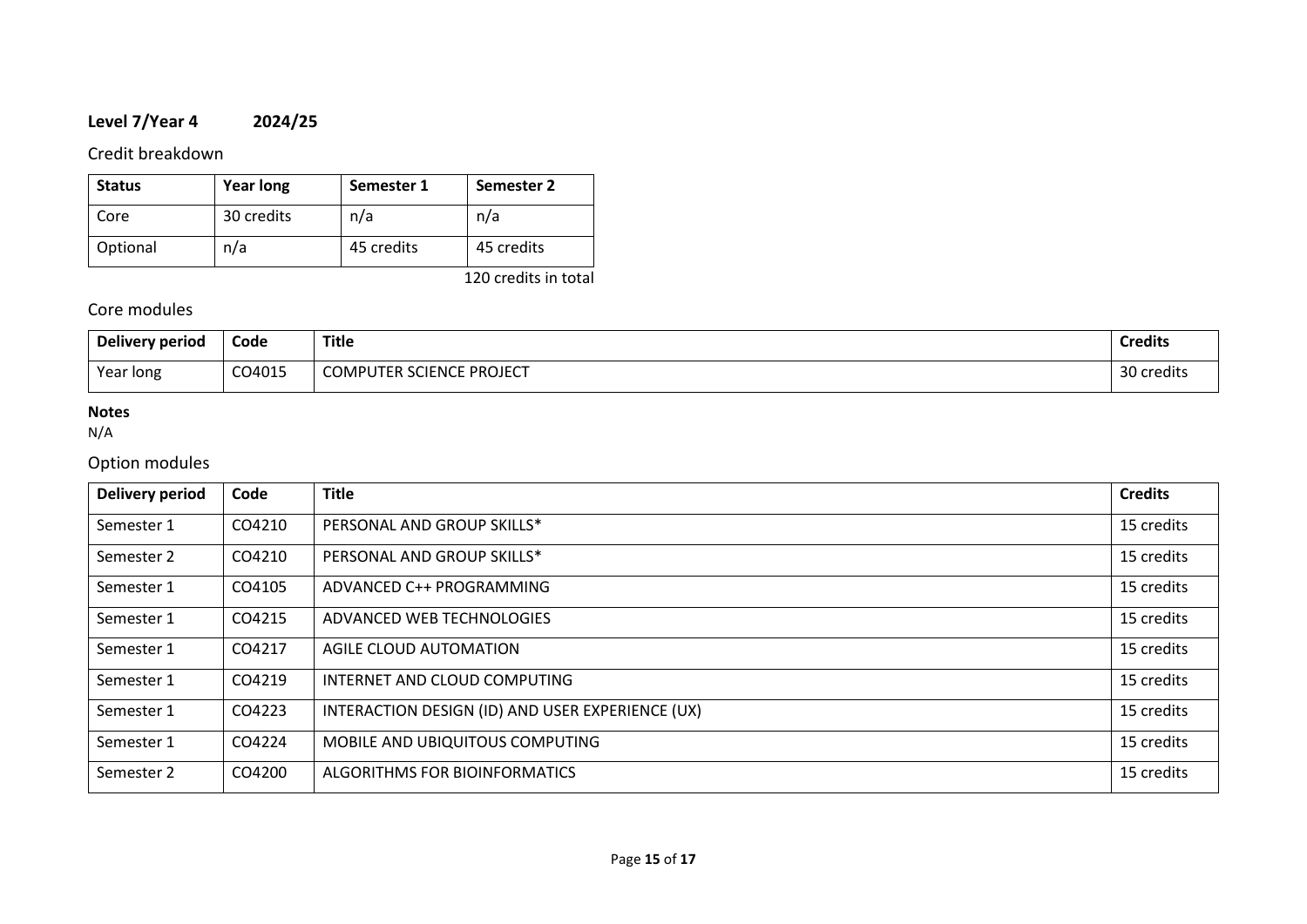| Delivery period | Code   | Title                          | <b>Credits</b> |
|-----------------|--------|--------------------------------|----------------|
| Semester 2      | CO4207 | <b>GENERATIVE DEVELOPMENT</b>  | 15 credits     |
| Semester 2      | CO4214 | SERVICE-ORIENTED ARCHITECTURES | 15 credits     |
| Semester 2      | CO4225 | SERVICE DESIGN                 | 15 credits     |

### **Notes**

\*CO4210 must be taken, but can be taken in either semester 1 or 2. Students will choose 45 credits of optional modules in one semester, and 30 credits in the other, depending on the semester in which students take CO4210.

### **MComp COMPUTER SCIENCE WITH A YEAR ABROAD**

### **First and Second Year Modules**

As for the first- and second-year of the MComp degree in Computer Science.

### **Third Year Modules**

The third year will be spent abroad taking approved courses either in an institution associated with the Computer Science Department via an ERASMUS bilateral agreement or in a university that has a Study Abroad exchange partnership agreement with the University of Leicester. Students will normally be required to complete the year and to reach a pass level of attainment in 60 credits of Computer Science modules Failure to do so will result in the student reverting to the MComp Computer Science degree. The marks awarded during the year abroad do not contribute to the final degree classification.

Note: Transfer will be confirmed only after successful completion of the first year.

### **Fourth and Fifth Year Modules**

As for the third and fourth year of the MComp degree in Computer Science.